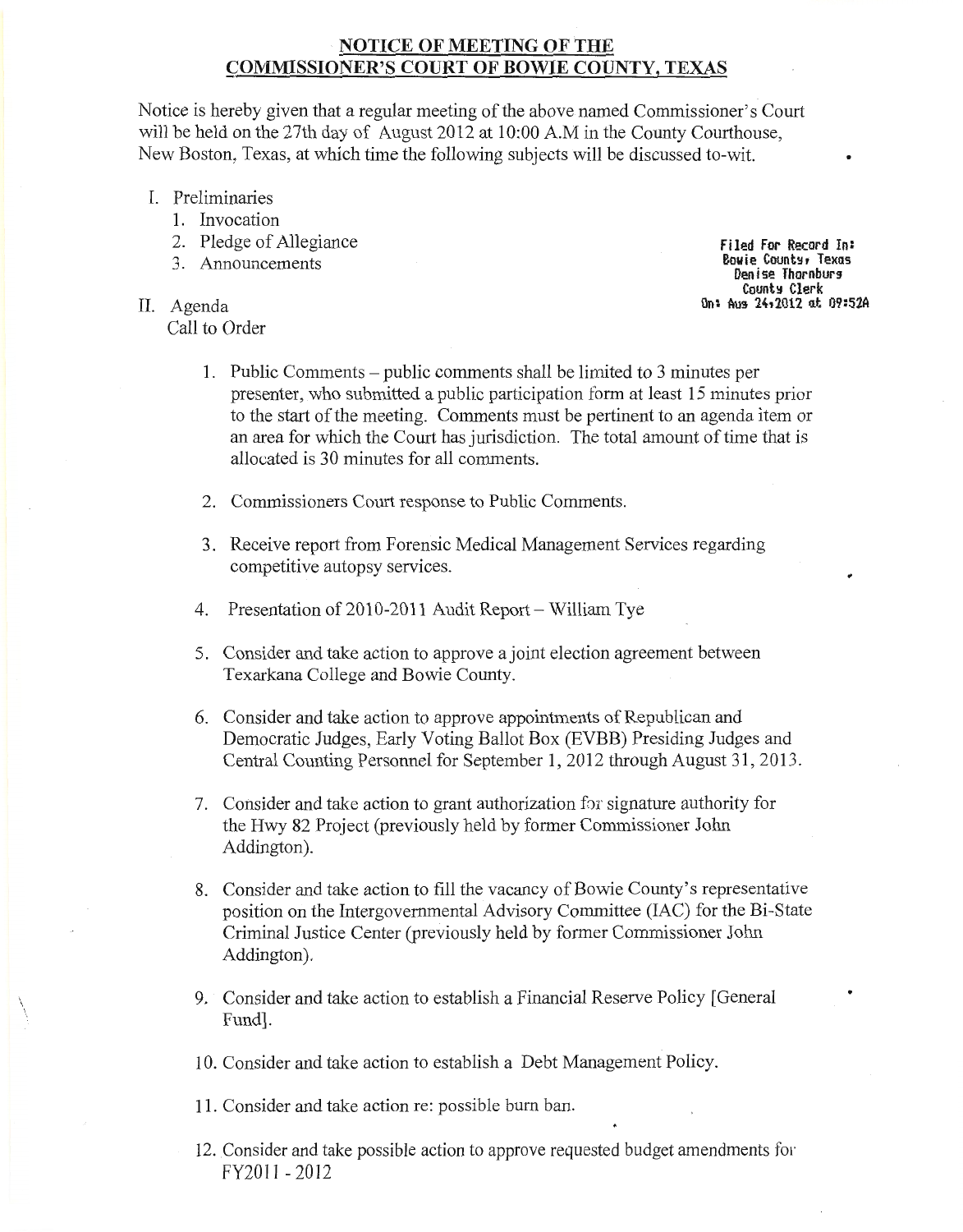- 13 . Consider and take action re: payment of accounts payable.
- 14. Consider and take action to approve or to amend minutes as an order of the court.

III. Adjournment

For COMMISSIONER'S COURT Goodsell, Agenda Clerk

This notice of meeting was posted in the locked bulletin board located on the first floor of the west side of the Bowie County Courthouse and on the inside facing outward of the north window of the Bowie County Courthouse, readily accessible to the general public at all times, on the 24th day of August, 2012 at 10:00 A.M. and remained posted for at least 72 continuous hours preceding the scheduled time of said meeting.

Any invocation that may be offered before the official start of the meeting of the Court shall be the voluntary offering of a private citizen, to and for the benefit of the Court. The views or beliefs expressed by the invocation speaker have not been previously reviewed or approved by the Court and do not necessarily represent the religious beliefs or views of the Court in part or as a whole. No member of the community is required to attend or participate in the invocation and such decision will have no impact on their right to actively participate in the business of the Court.

Dated the. 24th day of August 2012

IS Goodsell, Agenda Bowie County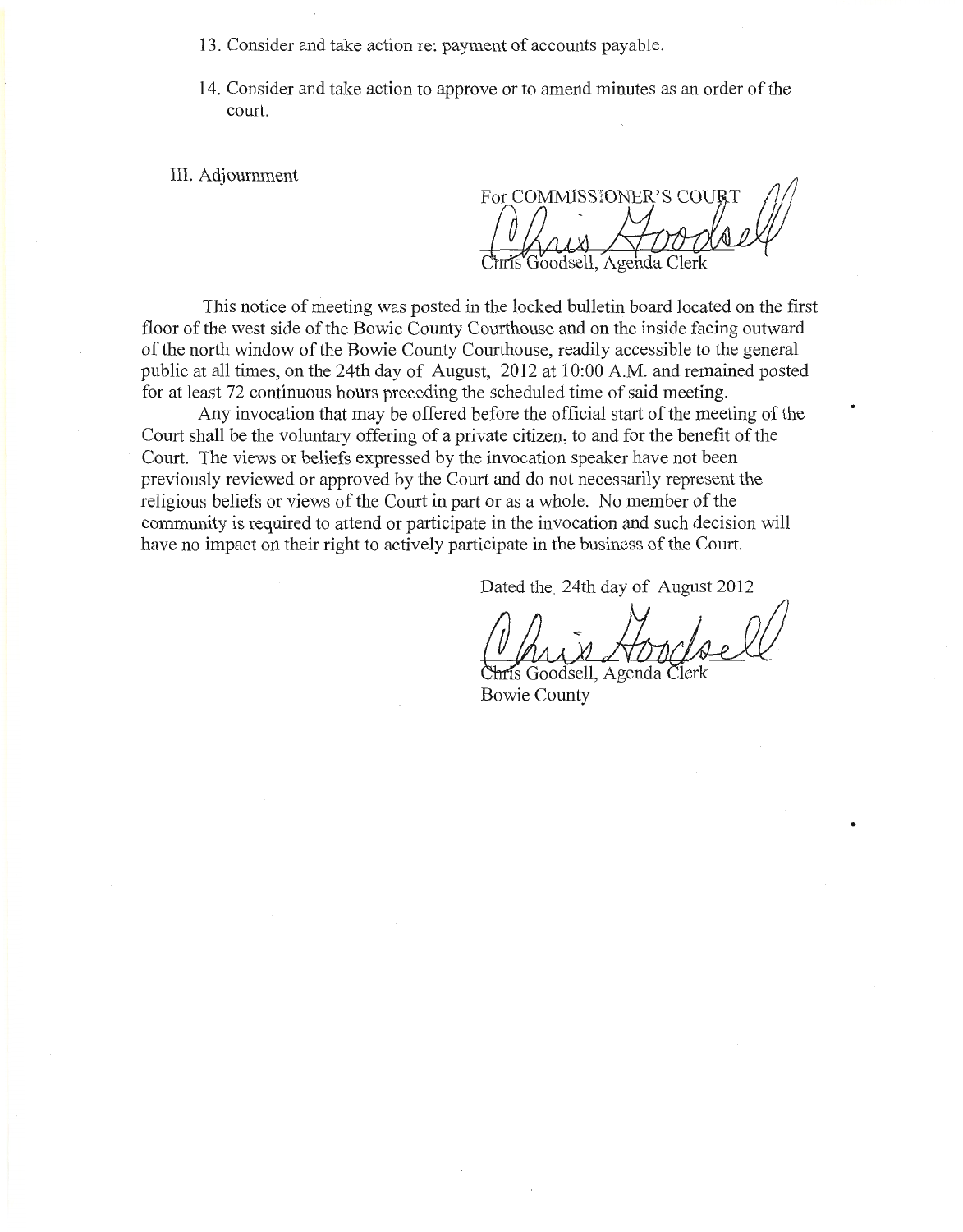# **COMMISSIONERS COURT MINUTES AUGUST 27, 2012**

BE IT REMEMEBERED, that on this 27<sup>th</sup> day of August, 2012, the HONORABLE COMMISSIONERS COURT of Bowie County, Texas met in REGULAR SESSION at the Courthouse of said County in New Boston, Texas after due notice had been posted on the 24<sup>th</sup> day of August, 2012 with the HONORABLE JUDGE STERLING LACY present and presiding with the following Commissioners being present.

| <b>Commissioner Pct. #1</b> |
|-----------------------------|
| <b>Commissioner Pct. #2</b> |
| <b>Commissioner Pct. #3</b> |
| <b>Commissioner Pct. #4</b> |
|                             |

Also in attendance were the following County Officials: Auditor William Tye, County Clerk Denise Thornburg, County Legal Advisor Carol Dalby and the following staff members also present on the dais: Administrative Assistant Rachael Cherry.

#### **PRELIMINARIES**

In accordance with the Bowie County official policy on meeting Invocations, County Judge Sterling Lacy read the following statement.

Any Invocation that may be offered before the official start of the meeting of the Court shall be the voluntary offering of a private citizen, to and for the benefit of the Court. The views or beliefs expressed by the Invocation speaker have not been previously reviewed or approved by the Court and do not necessarily represent the religious beliefs or views of the Court in part or as a whole. No member of the community is required to attend or participate in the Invocation and such decision will have no impact on their right to actively participate in the business of the Court.

### **INVOCATION**

**Charles Vanderberg** 

#### **PLEDGE**

Pledge of Allegiance to the United States of America

## **ANNOUNCEMENTS**

The Open Government Advisory Committee will hold a meeting on Tuesday, August 28, 2012 at 6:30 P.M. at 7504 W. 7<sup>th</sup> Street, Texarkana, TX.

The Budget Advisory Committee will hold a meeting on Thursday, August 30, 2012 at 6:30 P.M. at the Bowie County Courthouse in the Commissioner's Court Room.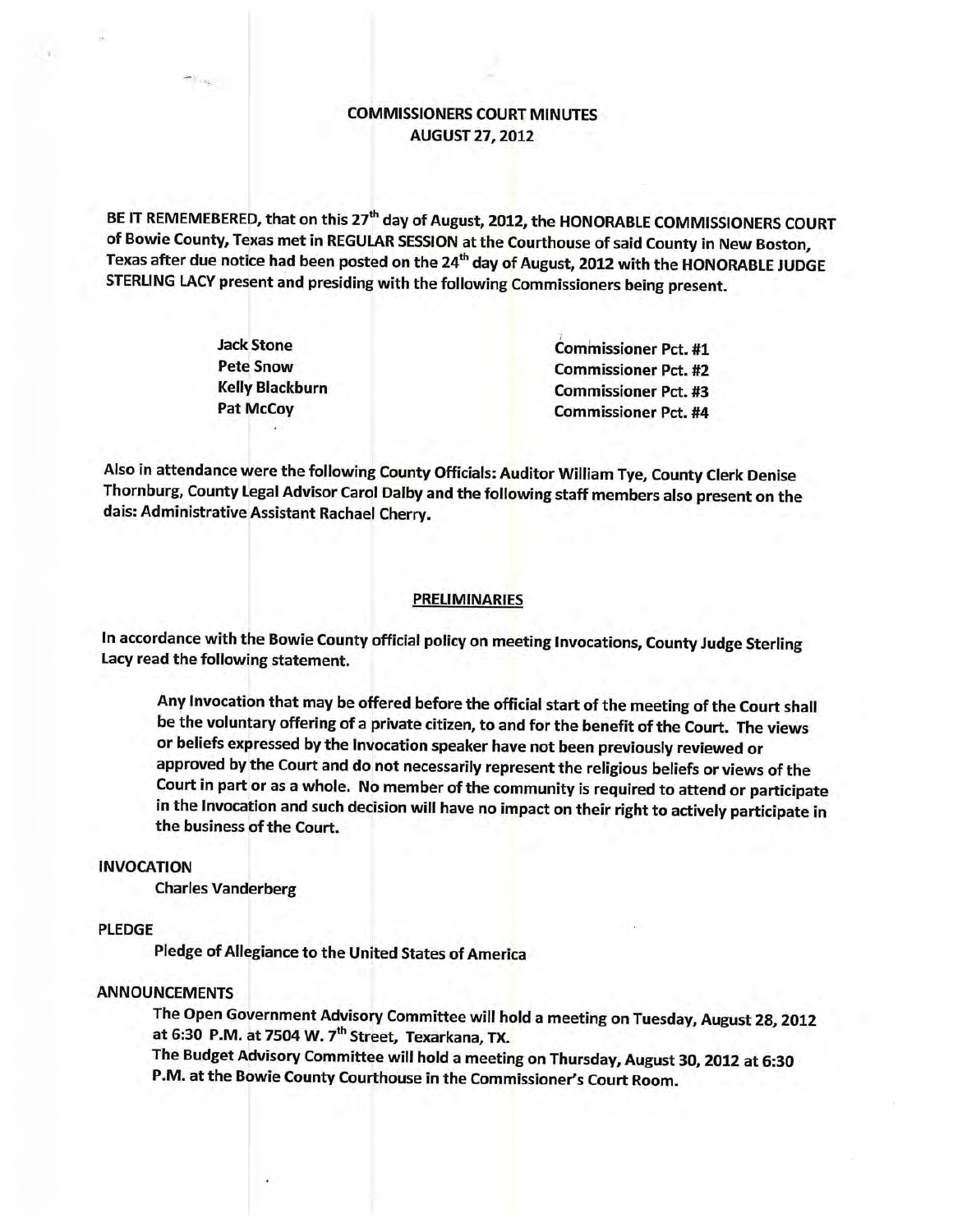Judge Lacy spoke about the outbreak of the West Nile Virus. The City of New Boston and the City of Hooks are spraying for mosquitos.

### **REGULAR AGENDA ITEMS**

Court convened at 10:07 A.M. when the following ORDERS, JUDGMENTS and DECREES were had and ORDERED spread upon the minutes of the Court to-wit.

- Item 1: Mrs. Heidi Spradlin spoke to the Court regarding a private road that, according to her, is a public road in Pct. 3.
- Item 2: Pct. 3 Commissioner Kelly Blackburn responded to Mrs. Spradlin and indicated that research regarding the road would need to be done through the County Clerk's Office and he would get back to her with the findings.
- Item 3: Mr. James E. Farris spoke to the Court and submitted a Proposal from Forensic Medical Management Services (FMMS) on behalf of Dr. John Stash, Forensic Pathologist in regards to competitive autopsy services.
- Item 4: On this 27<sup>th</sup> day of August, 2012, a motion was made by Commissioner Pete Snow and duly second by Commissioner Pat McCoy to accept the 2010-2011 Audit Report as presented by Chris Pruitt from Patillo, Brown and Hill. The report showed an unqualified opinion, meaning there are no significant financial problems. There were two problems noted: the County's main operating account was not reconciled at the time of the audit and the County did not report its data collection form to the Office of Management and Budget by the June 30<sup>th</sup> deadline. The second problem is a result of the first problem and both have since been corrected.

Motion was put to a vote and all voted aye and none opposed. **Motion carried.** 

- Item 5: On this 27<sup>th</sup> day of August, 2012, a motion was made by Commissioner Pete Snow and duly second by Commissioner Pat McCoy to approve a Joint Election Agreement as read in open Court, between Texarkana College and Bowie County. Mr. James Henry Russell, President of Texarkana College spoke to the Court. Motion was put to a vote and all voted aye and none opposed. **Motion carried.**
- Item 6: On this 27<sup>th</sup> day of August, 2012, a motion was made by Commissioner Pat McCoy and duly second by Commissioner Jack Stone to approve the amended version of the appointments of Republican and Democratic Judges, Early Voting Ballot Box (EVBB) Presiding Judges and Central Counting Personnel for September 1, 2012 through August 31, 2013. Motion was put to a vote and all voted aye and none opposed. **Motion carried.**
- Item 7: On this 27<sup>th</sup> day of August, 2012, a motion was made by Commissioner Pat McCoy and duly second by Judge Lacy to nominate Kelly Blackburn, Commissioner Pct. 3, and grant authorization for signature authority for the Hwy 82 Project (previously held by former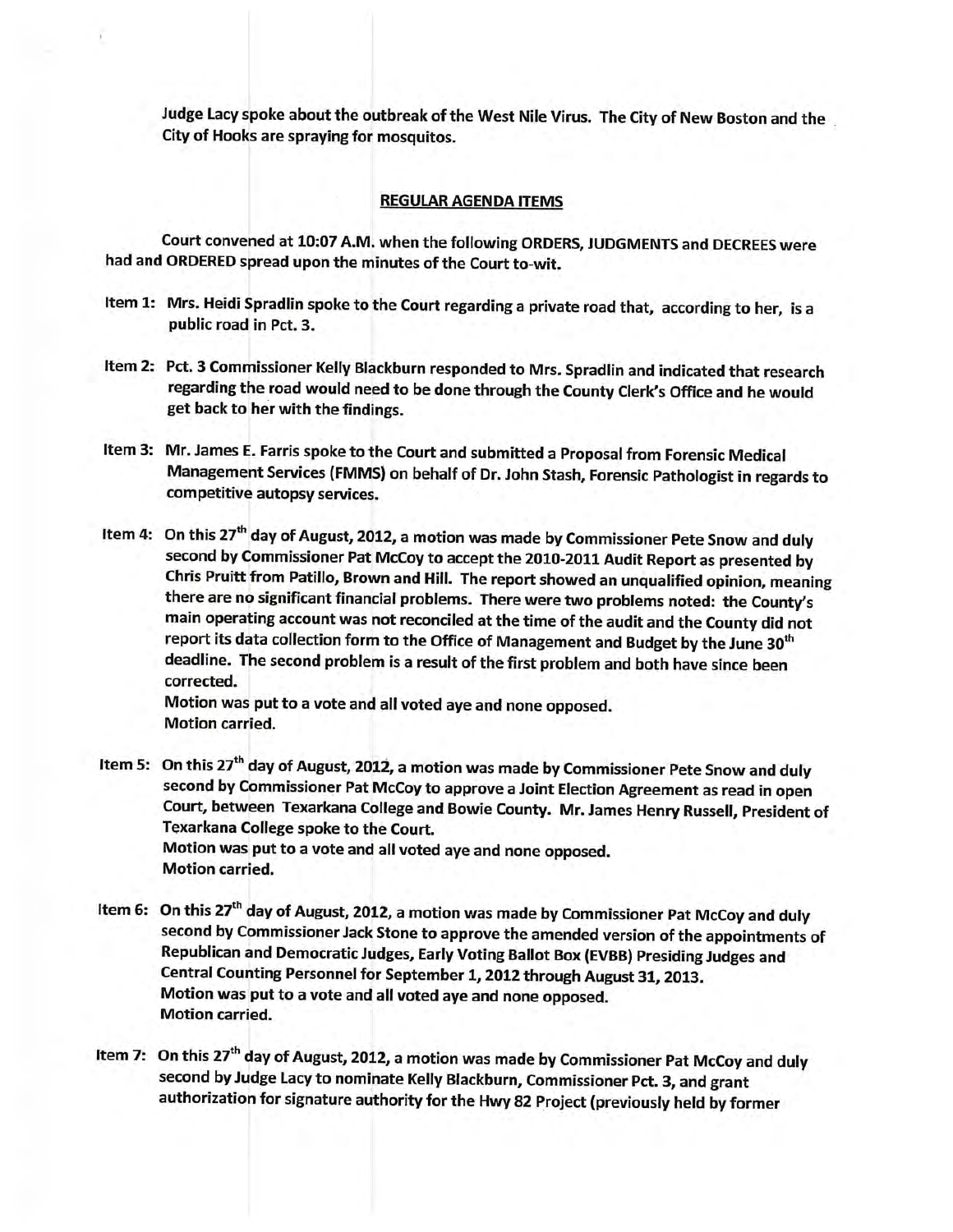**Commissioner John Addington).** Motion was put to a vote and all voted aye and none opposed. **Motion carried.** 

Item 8: On this 27<sup>th</sup> day of August, 2012, a motion was made by Judge Lacy and duly second by Commissioner Pat McCoy to nominate Pete Snow, Commissioner Pct. 2, to fill the vacancy of Bowie County's representative position on the Intergovernmental Advisory Committee (IAC) for the Bi-State Criminal Justice Center (previously held by former Commissioner John Addington).

Motion was put to a vote and all voted aye and none opposed. **Motion carried.** 

- Item 9: On this 27<sup>th</sup> day of August, 2012, a motion was made by Commissioner Pat McCoy and duly second by Commissioner Pete Snow to table the action to establish a Financial Reserve Policy (General Fund). Motion was put to a vote and all voted aye and none opposed. **Motion carried.**
- Item 10: On this 27<sup>th</sup> day of August, 2012, a motion was made by Commissioner Pat McCoy and duly second by Commissioner Pete Snow to table the action to establish a Debt Management Policy.

Motion was put to a vote and all voted aye and none opposed. **Motion carried.** 

- Item 11: On this 27<sup>th</sup> day of August, 2012, there was no action taken regarding a possible burn ban. The County will continue to be under a burn advisory.
- Item 12:On this 27<sup>th</sup> day of August, 2012, a motion was made by Commissioner Kelly Blackburn and duly second by Commissioner Jack Stone to approve the requested budget amendments for FY2011-2012. County Auditor William Tye stated: "simply just adjusting within the departments. Within the next month I'll expect to start making some actual budget amendments from department to department still, it will not be adjusting the budget itself. I may have to pull out of one department into another department to make everything balance." Judge Lacy stated: "When we come to the transfer from one department to another, we would like to have something signed requesting that from one department head and something signed by the other department head granting that. We are pretty well depending on you to signal us when we are reaching that point. These are the lists of line item transfers that need addressed before we proceed with the consideration of bills for payment, is that correct Mr. Tye?" Mr. Tye stated "that is correct." See Exhibit "A" attached hereto and incorporated herein by reference.

Motion was put to a vote and all voted aye and none opposed. **Motion carried.** 

Item 13: On this 27<sup>th</sup> day of August, 2012, a motion was made by Commissioner Jack Stone and duly second by Commissioner Pat McCoy to pay accounts payable. Judge Lacy asked Auditor William Tye the following question: "Mr. Tye, do any of the items that you are presenting to the Court today for approval cause any department to exceed their budget appropriation for this year?" Mr. Tye's response: "to the best of my knowledge, no. Like I said in the last Court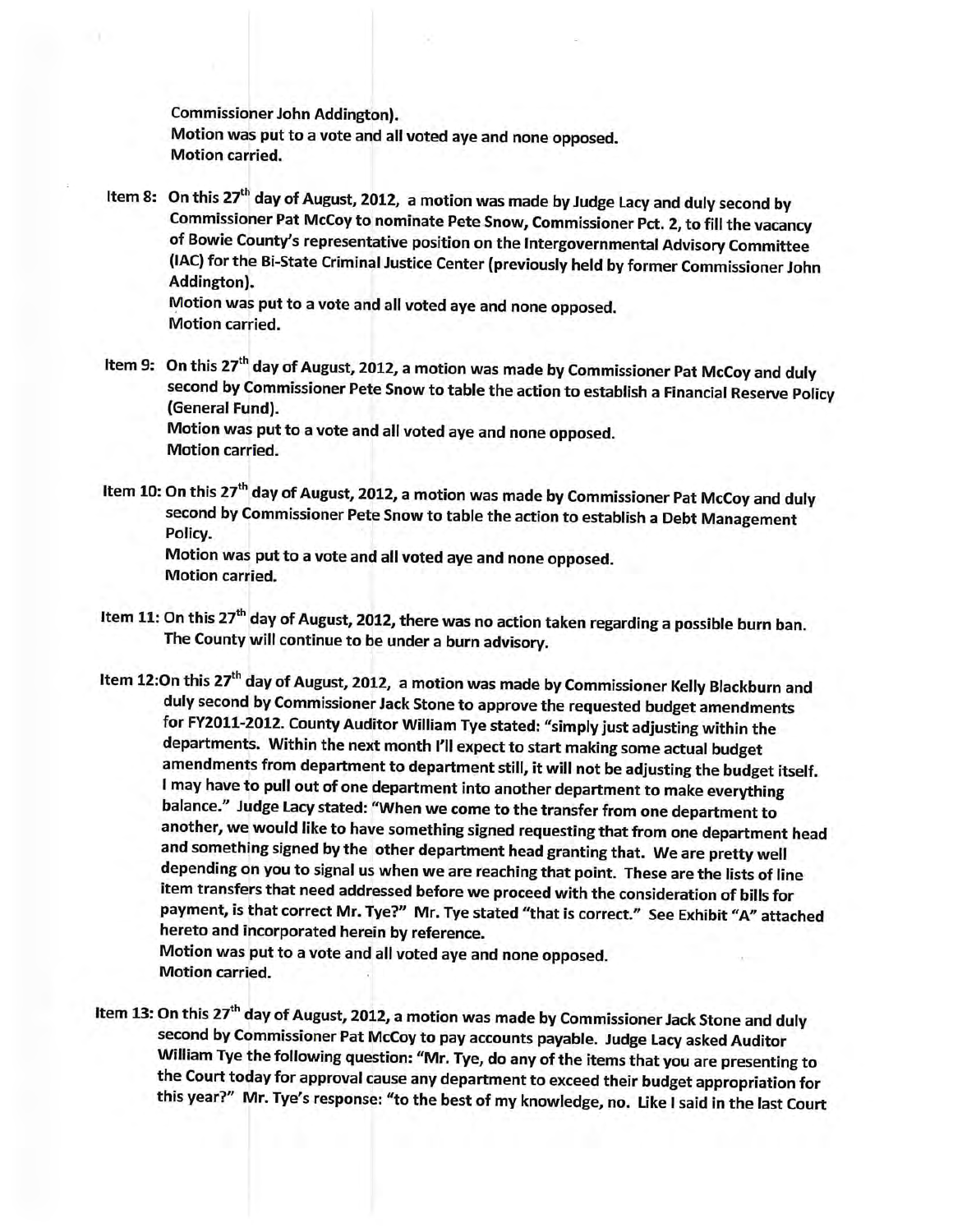we closed our books through July and this is our second Court in August and once I close August then I will have a better feel of that and at that point, that is when we may be doing some budget amendments from one department to another." Judge Lacy asked: "So each of these requests that you are submitting to the Court today a proper and budgeted item of expenditure for the department to which it is being charged?" Mr Tye's response "that is correct." Judge Lacy had a question about one of the items on the fifth page and noted that there were a larger amount of bills than usual from CEC (Community Education Centers), who manages our jails for us. Mr. Tye responded that "there are three payments to them for the federal inmates. We don't pay them for the federal inmates until we actually receive the money for housing them. Once we receive that money then we pay CEC for that, it just so happens we got all of these at one time, the payments at one time. We're still behind on getting some of the payments. We got all of these three that are listed there \$187,000; \$188,000 and \$183,000. We receive those payments from the federal government for those inmates and then turn around and make the payment back to CEC." Judge Lacy stated that "they were examining the revenue from the U.S. Marshal Service inmates and I could match up the \$188,132.49." Mr Tye's response: " the \$183,000, I don't know which order they are in, there is one we actually received that will not be on the ledger that you are looking at cause I printed off this morning because we haven't closed the month yet but I did check with Ms. Burns and we have received that money so that is reason I'm going to make that payment". Judge Lacy asked: "so it's your statement to the Court, that the money for these have come in?" Mr. Tye's response: "yes, I'm not going to pay them until I get the money."

Motion was put to a vote and all voted aye and none opposed. **Motion carried.** 

Item 14: On this 27<sup>th</sup> day of August, 2012, a motion was made by Commissioner Pat McCoy and duly second by Commissioner Kelly Blackburn to approve the August 13, 2012 minutes as an **Order of the Court.** 

Motion was put to a vote and all voted aye and none opposed. **Motion carried.** 

On this 27<sup>th</sup> day of August, 2012, a motion was made by Commissioner Jack Stone and duly second by Commissioner Kelly Blackburn to adjourn (11:17 A.M.) Motion was put to a vote and all voted aye and none opposed. **Motion carried.**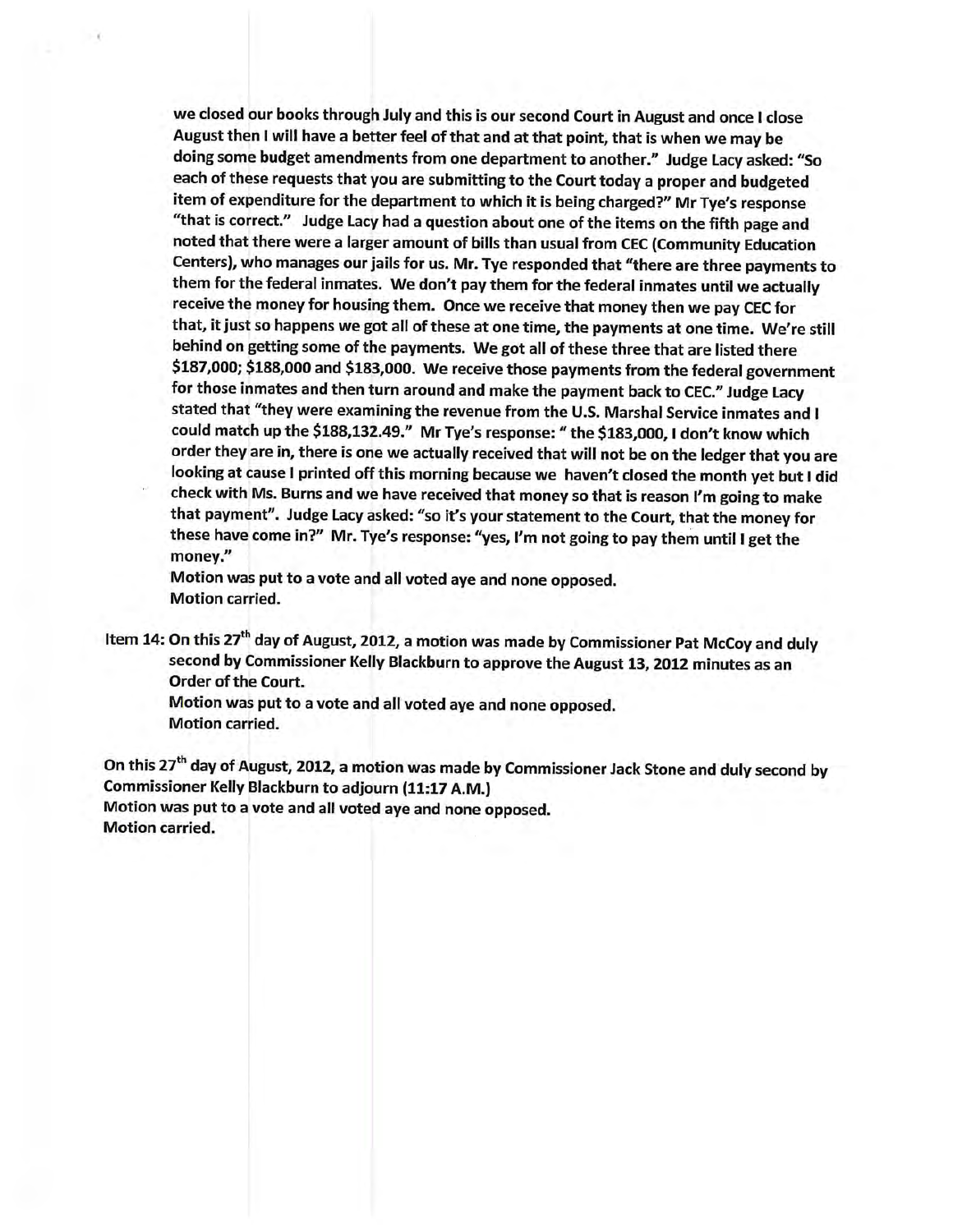$"A"$ 

To: Bowie County Commissioners' Court Re: Line Item Amendments Date: August 27, 2012

The following amendments are ordered to the 2011-2012 budget:

| <b>Tax Assessor</b> |
|---------------------|
|                     |

 $\mathfrak{H}_{\mathbb{Z}}\oplus \mathfrak{H}^{\otimes \mathbb{Z}}$ 

|              | Increase                     | 110-5-1010-5635 Office Supplies | 3,000.00                                     |           |
|--------------|------------------------------|---------------------------------|----------------------------------------------|-----------|
|              | Decrease                     | 110-5-1010-5359                 | Cash Over Short                              | 3,000.00  |
| county court |                              |                                 |                                              |           |
|              | Increase                     |                                 | 110-5-1050-5771 Travel in County<br>1,500.00 |           |
|              | Decrease                     | 110-5-1050-5772                 | <b>Business Expense</b>                      | 1,500.00  |
| Courthouse   |                              |                                 |                                              |           |
|              | Increase                     | 110-5-1250-5755 Telephone       | 5,000.00                                     |           |
|              | Decrease                     | 110-5-1250-5791 Utility         |                                              | 5,000.00  |
|              | <b>General Miscellaneous</b> |                                 |                                              |           |
|              | Increase                     | 110-5-1600-5643                 | Pauper Care<br>800.00                        |           |
|              | Increase                     | 110-5-1600-5751                 | Supplies<br>2,500.00                         |           |
|              | Decrease                     | 110-5-1600-5511                 | Indigent Legal                               | 3,300.00  |
|              |                              |                                 |                                              |           |
| Sheriff      |                              |                                 |                                              |           |
|              | Increase                     | 110-5-3070-5743                 | Sub-Contract<br>2,300.00                     |           |
|              | Decrease                     | 110-5-3070-5543                 | <b>Incurance Liability</b>                   | 2,300.00  |
| JP PCT 5     |                              |                                 |                                              |           |
|              | Increase                     | 110-5-3130-5627                 | Miscellaneous<br>175.00                      |           |
|              | Increase                     | 110-5-3130-5755                 | Telephone<br>50.00                           |           |
|              | Decrease                     | 110-5-3130-5751                 | Supplies                                     | 225.00    |
| Pct 4        |                              |                                 |                                              |           |
|              | Increase                     | 110-5-5444-5455                 | <b>Education Expense</b><br>1,000.00         |           |
|              | Increase                     | 110-5-5444-5503                 | Gas & Oil<br>12,000.00                       |           |
|              | Decrease                     | 110-5-5444-5611                 | <b>Materials</b>                             | 13,000.00 |
|              |                              |                                 |                                              |           |

The above budget amendments are hereby approved and ordered this day:

august 27, 2012

Judge Sterling Lacy